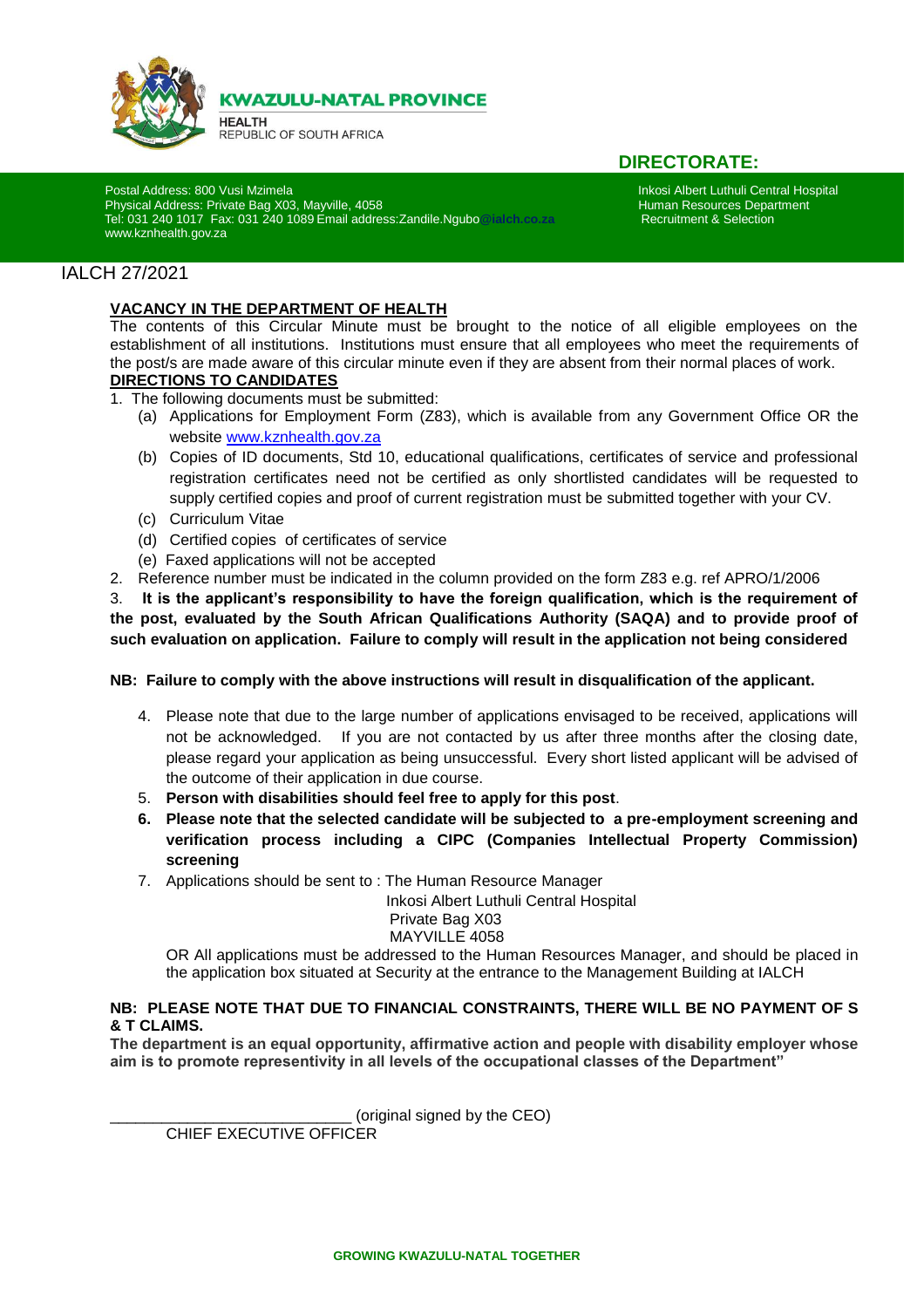

**POST**: Radiographer Diagnostic x 4 **REF. NO**: Raddiag/3/2021 **DEPARTMENT**: Diagnostic Imaging **SALARY**:

**Grade 1**: R322 746 pa, Plus 13th Cheque, Medical Aid - Optional & Housing Allowance: Employee must meet prescribed requirements.

**Grade 2**: R378 402 pa Plus 13th Cheque, Medical Aid optional and Housing Allowance- Employee must meet prescribed requirement

**Grade 3**: R445 752 pa Plus 13th Cheque, Medical Aid optional and Housing Allowance- Employee must meet prescribed requirement.

# **CENTRE**: IALCH

### **REQUIREMENTS**:

- An appropriate three year National Diploma/Degree in Diagnostic Radiography.
- Current registration with the Health Professions Council of South Africa as a Diagnostic Radiographer (Independent Practice).

**EXPERIENCE:** Grade 1: No experience after registration with the Health Professions Council of South Africa (HPCSA) as a Diagnostic Radiographer in respect of RSA qualified employees who performed Community Service as required in South Africa. Current Community Service Radiographers can apply provided they will be offered the post on submission of proof of registration with HPCSA as Diagnostic Radiographers (independent Practice).One year relevant experience after registration with the Health Professional Council of South Africa as a Diagnostic Radiographer in respect of foreign qualified employees, of whom it is not required to perform Community Service, as required in South Africa. Grade 2: Minimum 10 years relevant experience after registration with the HPCSA as a Diagnostic Radiographer in respect of RSA qualified employees who performed Community Service as required in South Africa. Minimum 11 years relevant experience after registration with the HPCSA as a Diagnostic Radiographer in respect of foreign qualified employees of whom it is not required to perform community service as required in South Africa. Grade 3: Minimum 20 year relevant experience after registration with the HPCSA as a Radiographer – Diagnostic Imaging in respect of RSA qualified employees who performed Community Service as required in South Africa. Minimum 21 years relevant experience after registration with the HPCSA as a Diagnostic Radiographer in respect of foreign qualified employees of whom it is not required to perform community service as required in South Africa.

## **KNOWLEDGE, SKILLS TRAINING AND COMPETENCIES REQUIRED**:

- Working knowledge of radiography principals, systems and procedures
- Sound knowledge of radiation safety regulations.
- Sound knowledge of diagnostic radiography equipment and protocols.
- Knowledge of relevant public service policies, acts and regulations.
- Knowledge of HR related policies and procedures.
- Knowledge of relevant Health and Safety regulations. ]
- Good communication and sound interpersonal skills.

### **DUTIES:**

- Perform clinical radiographic duties in a completely digital radiology department that offers a 24 hour radiology service whilst adhering to the departmental policies & procedures.
- Perform imaging examinations whilst adhering to radiography protocols, practices, and techniques. Participate in the radiation protection and quality assurance program while adhering to the safety protocols and quality standards in compliance with the Department of Health policies and procedures.
- Required to produce good quality images in all diagnostic modalities which include CT scanning. Perform overtime duties as required.